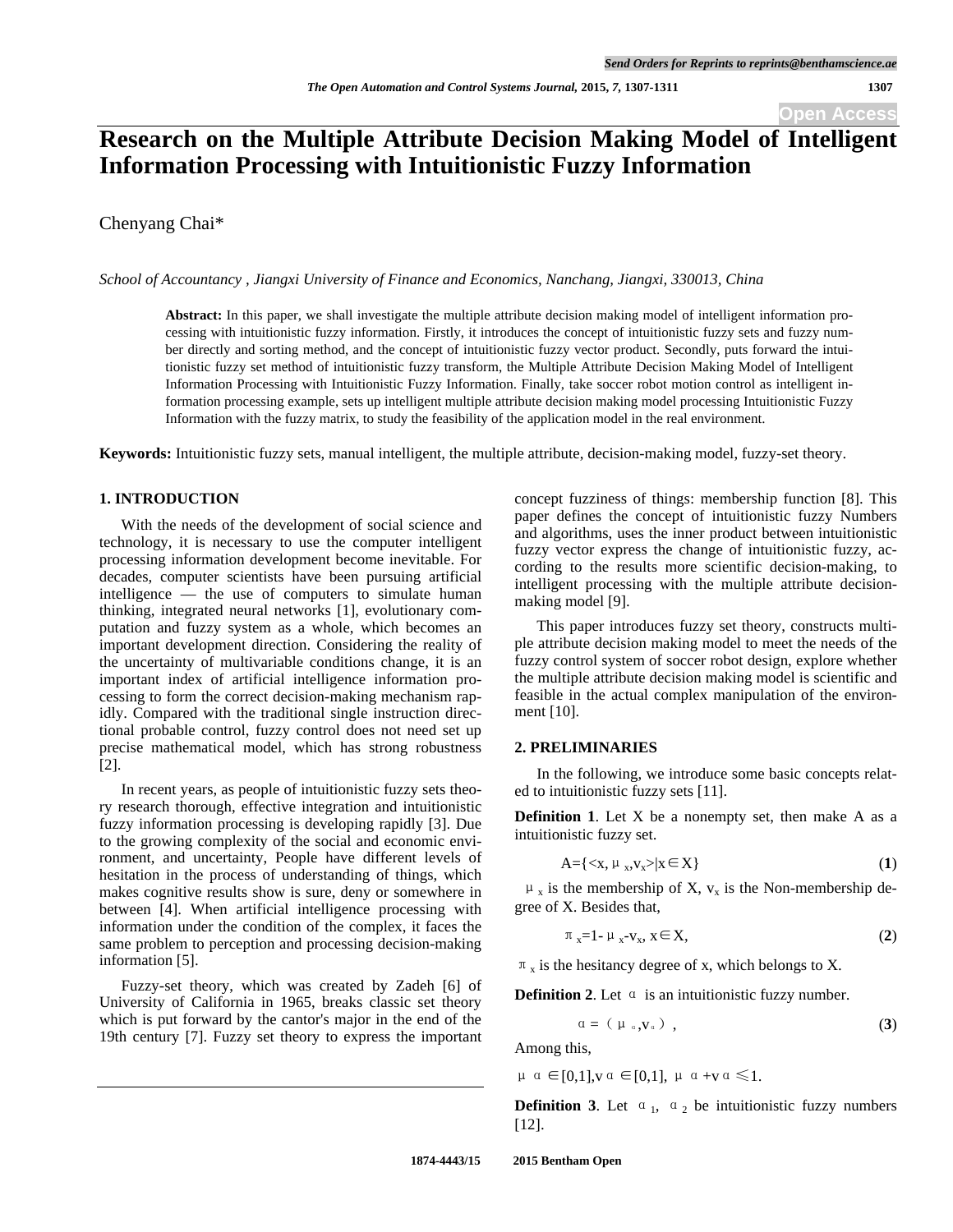$$
\alpha_{1}=(\mu_{a1},v_{a1}), \qquad (4)
$$

$$
\alpha_{2} = (\mu_{\alpha_2}, v_{\alpha_2}), \qquad (5)
$$

Let s( $\alpha_1$ ) be the score value of  $\alpha_1$ , let s( $\alpha_2$ ) is the score value of  $\alpha$ <sub>2</sub>.

$$
s(\alpha_1)=\mu_1-v_1,\qquad\qquad(6)
$$

$$
s(\alpha_2) = \mu_2 - v_2, \qquad (7)
$$

Let h( $\alpha_1$ ) be the accuracy of  $\alpha_1$ , let h( $\alpha_2$ ) is the accuracy of  $\alpha$ <sub>2</sub>.

$$
h(\alpha_1) = \mu_{1+}v_1, \qquad (8)
$$

$$
h(\alpha_2) = \mu_{2+}V_2,\tag{9}
$$

so that,

if  $s(\alpha_1) \leq s(\alpha_1)$ , then  $\alpha_1 \leq \alpha_2$ .

if s( $\alpha_1$ )=s( $\alpha_1$ ),

$$
\text{ 1 and } h\left(\alpha_1\right) = h\left(\alpha_2\right), \text{ then } \alpha_1 = \alpha_2, \mu_{v1} = \mu_{v2},
$$

 $V \circ 1 = V \circ 2$ .

$$
\text{2and } h\left(\begin{smallmatrix} \alpha & \\ & 1 \end{smallmatrix}\right) < h\left(\begin{smallmatrix} \alpha & \\ & 2 \end{smallmatrix}\right), \text{ then } \alpha_1 < \alpha_2,
$$

 $\textcircled{3}$  and  $h(\alpha_1) > h(\alpha_2)$ , then  $\alpha_1 > \alpha_2$ ,

### **Definition 4.** Let matrix  $R = (r_{ij})_{n \times m}$ , if

 $r_{ii}$ (i=1,2,…,n, and j=1,2,…,m),

then R is intuitionistic fuzzy matrix.

A is an intuitionistic fuzzy set.

 $A = \{a_1, a_2, \cdots, a_n\},\$ 

Think about that any intuitionistic fuzzy subset  $X$  can be expressed as intuitionistic fuzzy vector X,

 $X=(x_1,x_2, \dots, x_n),$ 

 $x_i$  is an intuitionistic fuzzy number( $i=1,2,\dots,n$ ). We can regard it as a line of n column of the matrix [13].

If we make the concept which X actually express as a new domain of discourse:  $B = \{f(x)\}\$ , then X can be considered as an intuitionistic fuzzy relation from B to A [14].

**Definition 5**. For any intuitionistic fuzzy vector, let  $A = \{a_1, a_2, \ldots, a_n\}$  $a_2, \dots, a_n$ ,  $B = \{b_1, b_2, \dots, b_n\}$ , so that

$$
A \odot B = A \circ B^{T} = (a_{1}, a_{2}, \cdots, a_{n}) \circ \begin{pmatrix} b_{1} \\ b_{2} \\ \vdots \\ b_{n} \end{pmatrix}
$$
  
=  $((u_{a_{1}} \wedge u_{b_{1}}) \vee \cdots \vee (u_{a_{n}} \wedge u_{b_{n}}), (v_{a_{1}} \wedge v_{b_{1}}) \wedge \cdots \wedge (v_{a_{n}} \wedge v_{b_{n}}))$  (10)

 $A \odot B$  is the dot-product of A and B vectors, and the result is an intuitionistic fuzzy number [15].

**Definition 6.** A and B are intuitionistic fuzzy sets, let them be nonempty set, If there is a algorithm f, which make any element a of A correspond to the only sure intuitionistic fuzzy subsets Y of B, then f is an intuitionistic fuzzy mapping from A to B [16]. It also can be writed for this:

$$
f: A \rightarrow IF(B), a \rightarrow f(a)=X \tag{11}
$$

**Definition 7.** A and B are intuitionistic fuzzy sets, let them be nonempty set, If there is a algorithm T, which make any intuitionistic fuzzy subset X correspond to the only sure intuitionistic fuzzy subsets Y, then T is an intuitionistic fuzzy transformation from A to B. It also can be writed for this:

$$
T: IF(A) \to IF(B), x \to T(x) = Y \tag{12}
$$

According to the above definition, it can consider the relationship between the intuitionistic fuzzy vector and intuitionistic fuzzy matrix [17].

**Definition 8.** For any intuitionistic fuzzy set A,A={a1, a2, …, an}, any intuitionistic fuzzy subset X of A can be expressed as intuitionistic fuzzy vectorX,  $X=(x_1,x_2, ..., x_n)$ ,  $x_i$  is an intuitionistic fuzzy number( $i=1,2,...,n$ ). We can regard it as a line of n column of the matrix, so that there is an intuitionistic fuzzy matrixR,  $R=(r_{ij})_{n\times m}$ , (i=1,2,...,n, and  $j=1,2,...,m$  [18]. It also can be writed for this:

$$
X \circ R = (x_1, x_2, \cdots, x_n) \circ \begin{pmatrix} r_{11} & r_{12} & \cdots & r_{1m} \\ r_{21} & r_{22} & \cdots & r_{2m} \\ \vdots & \vdots & \ddots & \vdots \\ r_{n1} & r_{n2} & \cdots & r_{nm} \end{pmatrix}
$$
  
=  $((u_{x_1} \land u_{r_{11}}) \lor \cdots \lor (u_{x_n} \land u_{r_{n1}}),$   
 $(v_{x_1} \land v_{r_{11}}) \land \cdots \land (v_{x_n} \land v_{r_{n1}})), \cdots \cdots,$   
 $((u_{x_1} \land u_{r_{1m}}) \lor \cdots \lor (u_{x_n} \land u_{r_{nm}}),$   
 $(v_{x_1} \land v_{r_{1m}}) \land \cdots \land (v_{x_n} \land v_{r_{nm}}))$  (13)

 $X\odot R$  is the dot-product of X and R vectors, and the result is an intuitionistic fuzzy set [19].

# **3. MODEL THE MULTIPLE ATTRIBUTE DECISION MAKING MODEL OF INTUITIONISTIC FUZZY TRANSFORMATION**

Firstly, the following assumptions or notations are used to represent the intuitionistic fuzzy MADM problems with different weight information [20].

The alternatives are known.

Let A be a discrete set of alternatives,

$$
A = \{A_1, A_2, \ldots, A_m\}.
$$

The attributes are known.

Let G be a set of attributes,

 $G = \{G_1, G_2, \ldots, G_n\}.$ 

 The information about attribute weights is incompletely known.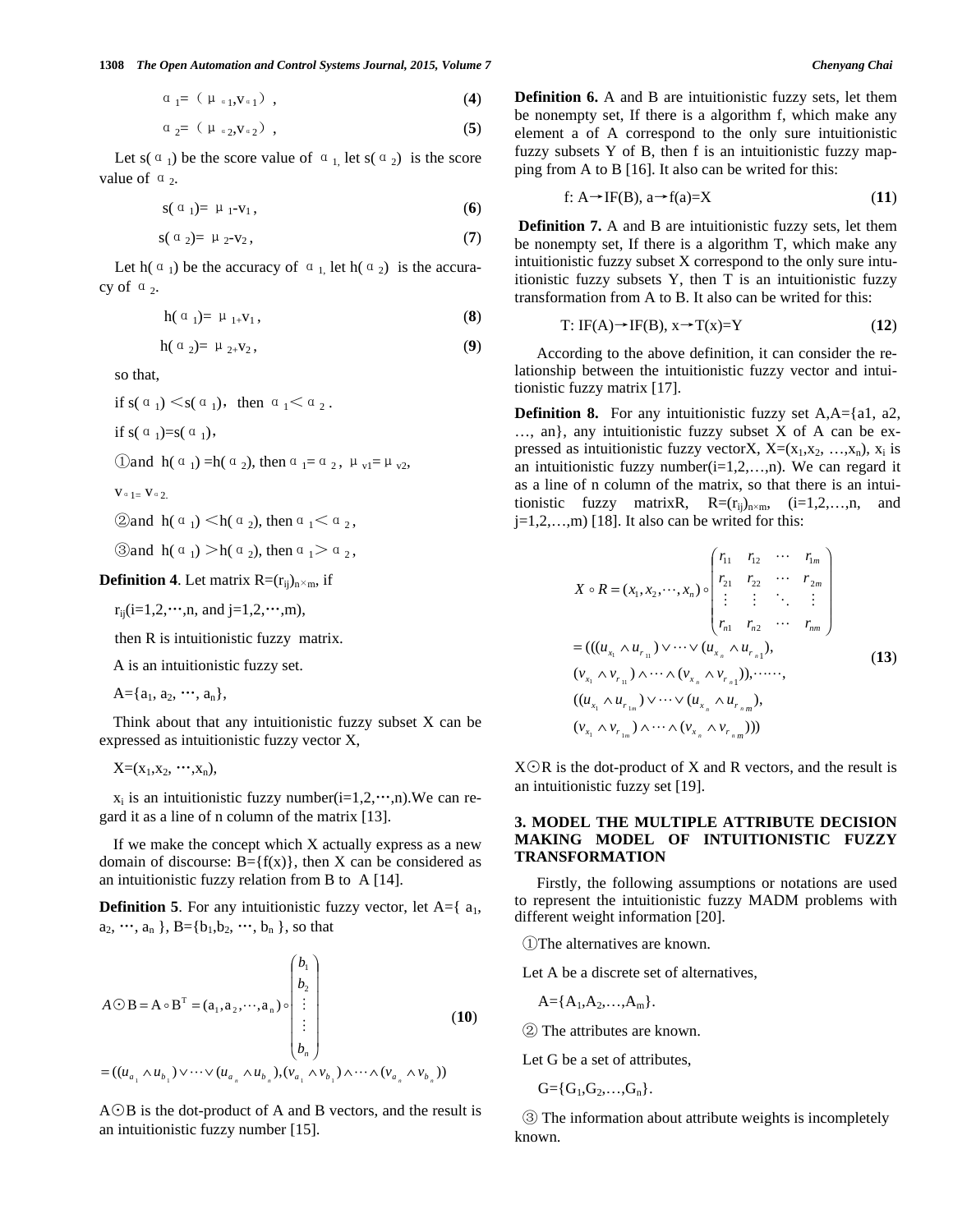Let w be the weight vector of attributes,

$$
w=(w_1,w_2,...,w_3) \in H.
$$

 $(w_j \ge 0, j=1,2, ..., n, \sum_{j=1}^n w_j = 1)$  $\sum_{j=1}^{i} w_j = 1$ 

H is a set of the known weight information.

Suppose that R is the intuitionistic fuzzy decision matrix,

$$
R = (r_{ij})_{m \times n} = (\eta_{ij}, v_{ij})_{m \times n}
$$

$$
(\mu_{ij} \in [0,1], v_{ij} \in [0,1], \mu_{ij} + v_{ij} \le 1, i=1,2, ..., m, and j=1,2, ...
$$
  
,n)

 $\mu_{ij}$  indicates the degree of the alternative, A<sub>i</sub> satisfies the attribute  $G_j$  given by the decision maker,  $v_{ij}$  indicates the degree of the alternative.  $A_i$  doesn't satisfy the attribute  $G_j$ given by the decision maker [21].

Secondly, analysis of the principle of intuitionistic fuzzy multiple attribute decision making, we can use the principle of intuitionistic fuzzy transformation to integrating information for intelligent decision.

Thirdly, we can develop a practical model for solving the MADM problems based on the above methods, whose attribute value and weight value are in the form of an intuitionistic fuzzy information [22], which involve the following steps:

**Step 1.** Let the set of alternatives be selected,

$$
A{=}\{A_1, A_2, \cdots, A_n\},
$$

with the attribute set ,

 $X=(x_1,x_2, \cdots, x_m).$ 

**Step 2.** Let the intuitionistic fuzzy weighted vector is given,

 $W=(w_1,w_2, \cdots, w_m),$ 

w<sub>i</sub> is intuitionistic fuzzy number.

**Step 3.** Let  $u_{ij} \in [0,1]$ ,  $v_{ij} \in [0,1]$  denote respectively  $A_j \in A$ meet the extent of the attribute  $x_i \in X$ .

And  $0 \le u_{ii}+v_{ii} \le 1$ , which means the evaluation of A<sub>i</sub> about attribute  $x_i$  can be expressed as  $F_{ij}=(u_{ij}, v_{ij})$  with intuitionistic fuzzy numbers.

M attributes of attribute values in opration  $A_i$  can be expressed as :

$$
A_j = (F_{1j}, F_{2j}, \cdots, F_{nj})
$$
  
= ((u<sub>1j</sub>, v<sub>1j</sub>), (u<sub>2j</sub>, v<sub>2j</sub>),  $\cdots$ , (u<sub>mj</sub>, v<sub>nj</sub>,))

So that the intuitionistic fuzzy comprehensive decision evaluation set can be expressed as :

$$
F = (f_{ij})_{m \times n} \tag{14}
$$

**Step 4.** From naturalizing intuitionistic fuzzy matrix  $F=(f_{ij})_{m \times n}$ , we can get new intuitionistic fuzzy matrix:

*Research on the Multiple Attribute Decision Making Model The Open Automation and Control Systems Journal, 2015, Volume 7* **1309**

$$
R = (r_{ij})_{m \times n} \tag{15}
$$

$$
r_{ij} = (u_{r_{ij}}, v_{r_{ij}}) = \left(\frac{u_{f_{ij}}}{\sum_{i=1}^{m} u_{f_{ij}}}, \frac{v_{f_{ij}}}{\sum_{i=1}^{m} v_{f_{ij}}}\right)
$$
(16)

**Step 5.** Let membership and non-membership degree of intuitionistic fuzzy weight vector W be naturalized respectively, is to get a new intuitionistic fuzzy weight vector Q:

$$
Q = (q_i)_{1 \times m} \tag{17}
$$

$$
q_i = (u_i, v_i) = \left(\frac{u_{w_i}}{\sum_{i=1}^m u_{w_i}}, \frac{v_{w_i}}{\sum_{i=1}^m v_{w_i}}\right)
$$
(18)

**Step 6.** Using the new intuitionistic fuzzy decision matrix  $R(15)$ , transform intuitionistic fuzzy vector Q (17) by definition 8, we can get an intuitionistic fuzzy set Z.

**Step 7.** Let these elements in the collection of Z can be sorted by the Definition 3, we can get decision result [23].

# **4. EXAMPLE OF APPLIED STUDY**

Robot soccer game is a typical in the field of intelligent robot multi-agent systems, which is the current simulation, artificial intelligence and one of the hot research topic in the field of robot [24].

Soccer robot integrates intelligent control system, environmental perception system, wireless communication system and decision-making system as a whole. Take soccer robot with four wheel drive for an example, whose motion control diagram is as follows Fig. (**1**):



**Fig. (1).** Motion control diagram.

For soccer robot which is created by the simulation and visualization technology, motion control is its most basic function, which realizes the point-to-point and arbitrary angle motion accurately and quickly [25]. Because of the lag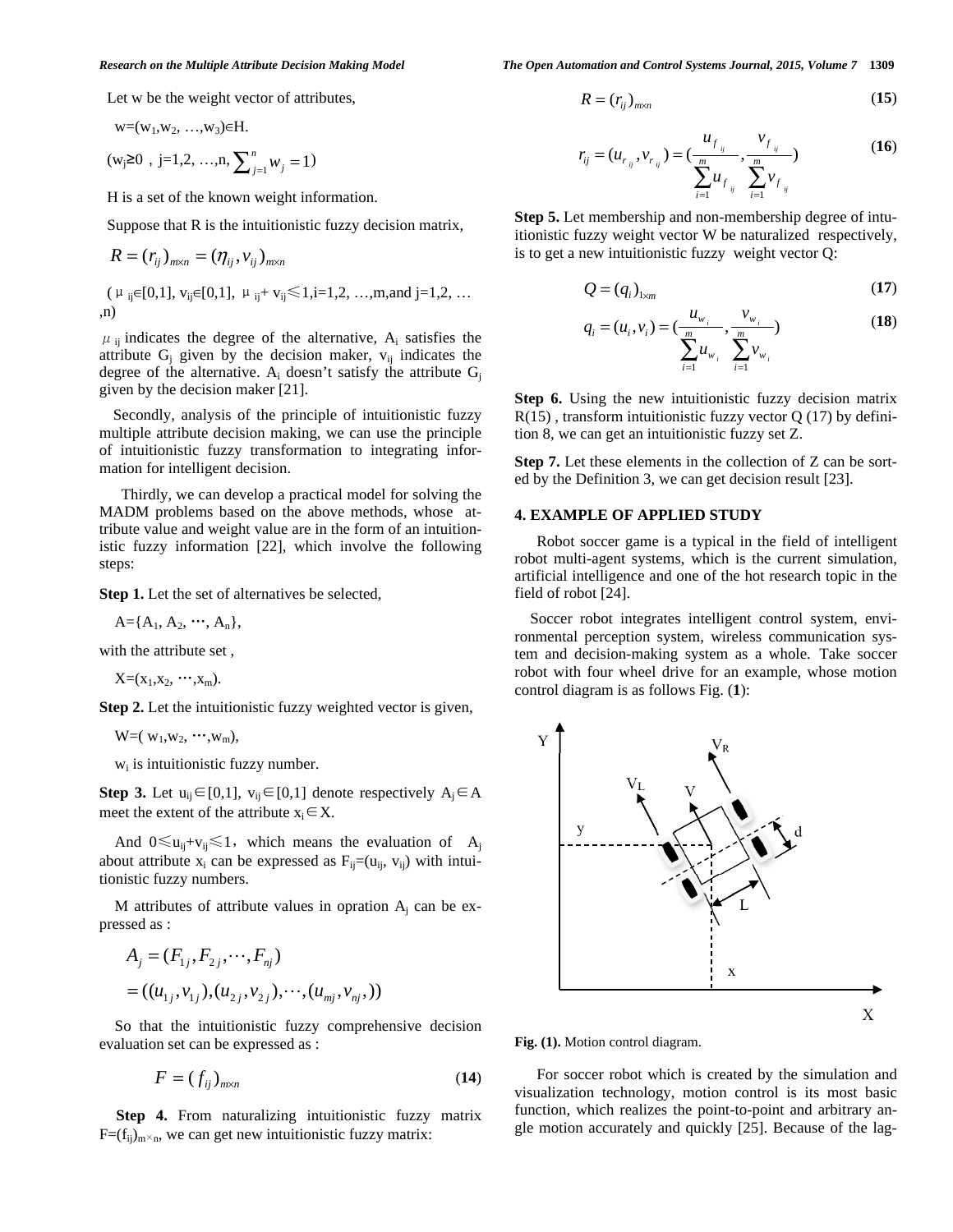ging behind of image acquisition and image recognition accuracy at short notice, robots must be fast and accurate tracking of football of autonomous navigation, path planning and decision making. Therefore, the effective control of the robot movement is the key factors that decide the final game Fig. (**2**).



**Fig. (2).** Movement locus diagram.

At present, combining fuzzy control and traditional PID control of the control method is the mainstream of the motion control of soccer robot system [26]. Its working principle is to improve the quickness of perception information processing with introducing the fuzzy control, achieve the accuracy of the control by PID control.

In the game, roberts have four control modes,such as hold the ball, catch the ball, stop the ball and kick the ball [27], which can be expressed as  $A_i$ (j=1,2,3,4). Factors that affect action decision include energy consumption, responsive time, tactical formation and collision forecast, which can be expressed as  $x_i(i=1,2,3,4)$ . The intuitionistic fuzzy weighted vector of attribute-evaluation model is W,

W=((0.30.0.60),(0.20,0.75),(0.35,0.55),(0.15,0.65)).

The characteristic information of every control mode under the evaluation factors is expressed with intuitionistic fuzzy number. So the evaluation result is an intuitionistic fuzzy matrix [28].

|  | $A_{2}$ $A_{3}$ |                                                                                                                                                                                                          |
|--|-----------------|----------------------------------------------------------------------------------------------------------------------------------------------------------------------------------------------------------|
|  |                 |                                                                                                                                                                                                          |
|  |                 |                                                                                                                                                                                                          |
|  |                 |                                                                                                                                                                                                          |
|  |                 | $R = x_2$ (0.5,0.4) (0.7,0.3) (0.6,0.4) (0.8,0.1)<br>$R = x_2$ (0.6,0.3) (0.7,0.2) (0.3,0.5) (0.6,0.3)<br>$x_3$ (0.3,0.6) (0.3,0.5) (0.5,0.3) (0.3,0.4)<br>$x_4$ (0.2,0.8) (0.6,0.3) (0.2,0.6) (0.4,0.6) |

Let the matrix R be naturalized, we can get a new in tuitionistic fuzzy decision matrix.

| $R =$ |                                                                             |  |
|-------|-----------------------------------------------------------------------------|--|
|       | $(0.9123, 0.3333)$ $(0.2692, 0.2500)$ $(0.2308, 0.3333)$ $(0.3077, 0.0833)$ |  |
|       | $(0.2727, 0.2308)$ $(0.3182, 0.1538)$ $(0.1364, 0.3846)$ $(0.2727, 0.2308)$ |  |
|       | $(0.1765, 0.4000)$ $(0.3592, 0.1333)$ $(0.2941, 0.2000)$ $(0.1765, 0.2677)$ |  |
|       | $(0.1667, 0.3200)$ $(0.3333, 0.2000)$ $(0.1667, 0.2400)$ $(0.3333, 0.2400)$ |  |

Let membership and non-membership degree of intuitionistic fuzzy weight vector W be naturalized respectively [29], we can get Q:

 $Q=( (0.30, 0.24), (0.20, 0.30), (0.35, 0.22), (0.15, 0.24) )$ 

Using the new intuitionistic fuzzy matrix R, transform intuitionistic fuzzy weight vector Q :

```
Z = Q \circ R
```

| $= ((0.30, 0.24), (0.20, 0.30), (0.35, 0.22), (0.15, 0.24))$ |  |                                                                             |  |  |  |  |  |
|--------------------------------------------------------------|--|-----------------------------------------------------------------------------|--|--|--|--|--|
|                                                              |  | $(0.9123, 0.3333)$ $(0.2692, 0.2500)$ $(0.2308, 0.3333)$ $(0.3077, 0.0833)$ |  |  |  |  |  |
|                                                              |  | $(0.2727, 0.2308)$ $(0.3182, 0.1538)$ $(0.1364, 0.3846)$ $(0.2727, 0.2308)$ |  |  |  |  |  |
|                                                              |  | $(0.1765, 0.4000)$ $(0.3592, 0.1333)$ $(0.2941, 0.2000)$ $(0.1765, 0.2677)$ |  |  |  |  |  |
|                                                              |  | $(0.1667, 0.3200)$ $(0.3333, 0.2000)$ $(0.1667, 0.2400)$ $(0.3333, 0.2400)$ |  |  |  |  |  |

 $= ((0.2, 0.3), (0.35, 0.22), (0.2941, 0.22), (0.3, 0.24))$ 

We can sort intuitionistic fuzzy Numbers in the collection of Z by the Definition 4:

```
s(0.2000, 0.3000) = -0.1s(0.3500,0.2200)=0.13 
s(0.2941,0.2200)=0.0741 
s(0.3000.0.2400)=0.06 
Obviously, A_2 > A_3 > A_4 > A_1
```
so that the second control mode is the right choice for playing.

#### **CONCLUSION**

In this paper, we study on the multiple attribute decision making model based on intuitionistic fuzzy transformation, find a way to solve multiple attribute decision making problems when its weight value is the number of intuitionistic fuzzy [30]. It doesn't complex operation, which can improve the rapidness and veracity of computer intelligent processing sensory information with fuzzy control technology effectively in the real application especially, which have extensive application and broad prospects, demonstrate its practicality and effectiveness.

# **CONFLICT OF INTEREST**

The authors confirm that this article content has no conflicts of interest.

# **ACKNOWLEDGEMENTS**

This work is supported by the Project of Youth Science Fund (GJJ10121) of The Education Department of Jiangxi Province, China.